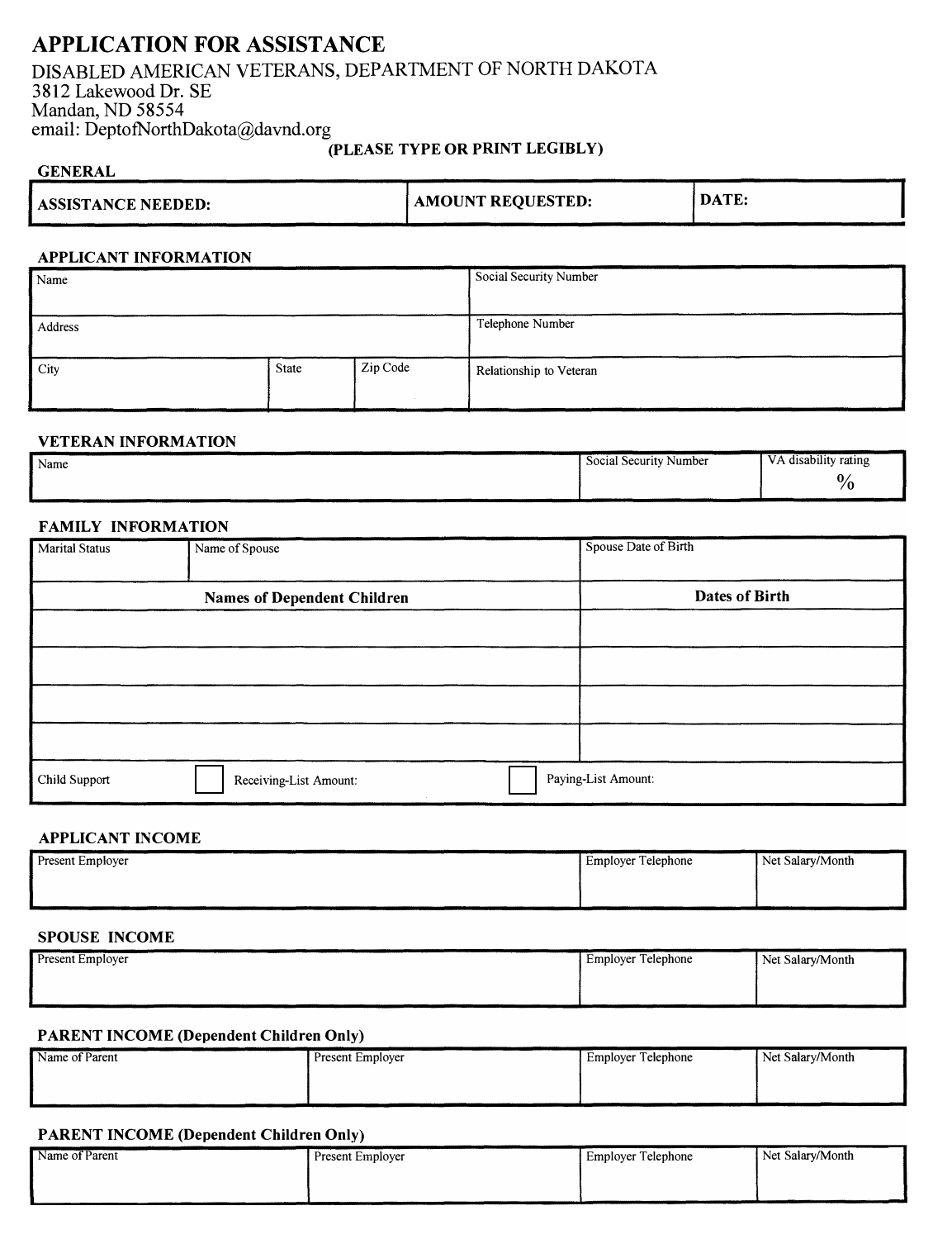# **OTHER INCOME**

| Benefit                       | Applicant | Spouse/<br>Parents | Total | Benefit                       | Applicant | Spouse/<br>Parents | Total |
|-------------------------------|-----------|--------------------|-------|-------------------------------|-----------|--------------------|-------|
| VA S/C Compensation           |           |                    |       | Workers Compensation          |           |                    |       |
| VA NSC Pension                |           |                    |       | Unemployment Comp.            |           |                    |       |
| VA Education                  |           |                    |       | Retirement                    |           |                    |       |
| Social Security               |           |                    |       | Pension                       |           |                    |       |
| <b>SSI</b>                    |           |                    |       | Public Assistance             |           |                    |       |
| Other (rental, alimony, etc.) |           |                    |       | Other (rental, alimony, etc.) |           |                    |       |

## **ACCOUNTS/ASSETS**

| Type of Account (checking,<br>savings, investments, etc.) | Name of Institution |  |                      | Balance |
|-----------------------------------------------------------|---------------------|--|----------------------|---------|
|                                                           |                     |  |                      |         |
|                                                           |                     |  |                      |         |
|                                                           |                     |  |                      |         |
| <b>MEDICAL LIABILITIES</b>                                |                     |  | <b>TOTAL ASSETS:</b> | \$0.00  |
|                                                           | Name                |  | Monthly Payment      | Balance |

|                             |                            | Name                                      | Monthly Payment | Balance |  |
|-----------------------------|----------------------------|-------------------------------------------|-----------------|---------|--|
| Hospital Insurance/Medicare |                            |                                           |                 |         |  |
| Prescriptions               |                            |                                           |                 |         |  |
|                             |                            |                                           |                 |         |  |
| Monthly Medical bills       |                            |                                           |                 |         |  |
|                             |                            |                                           |                 |         |  |
|                             |                            | Total Monthly Medical Expenses Being Paid | \$0.00          | \$0.00  |  |
|                             | Monthly Income             | \$0.00                                    |                 |         |  |
|                             | Subtract Medical           | \$0.00                                    |                 |         |  |
|                             | Add/Subtract Child Support | \$0.00                                    |                 |         |  |
|                             | Net Income                 | \$0.00                                    |                 |         |  |

### **APPLICANT ACKNOWLEDGMENT**

I hereby certify that all of the answers herein made are true and that I have not withheld any information regarding income or other resources. I do further certify that I have no means of support beyond those stated herein. I FURTHER UNDERSTAND THAT ANY FALSE STATEMENT OF MATERIAL FACT MADE BY ME IN THIS APPLICATION MAY RESULT IN DENIAL OF ASSISTANCE. I further understand that I may receive monies from the Veterans Aid Fund only once in my lifetime.

I hereby authorize the U.S. Department of Veterans Affairs, Job Service of North Dakota, North Dakota State Tax Department, North Dakota Workforce Safety and Insurance, financial institutions and any other credit sources to disclose to the Disabled American Veterans, Department of North Dakota any information contained in their files and records concerning myself upon request.

| <b>Applicant Signature</b> | Date |
|----------------------------|------|
|                            |      |
|                            |      |